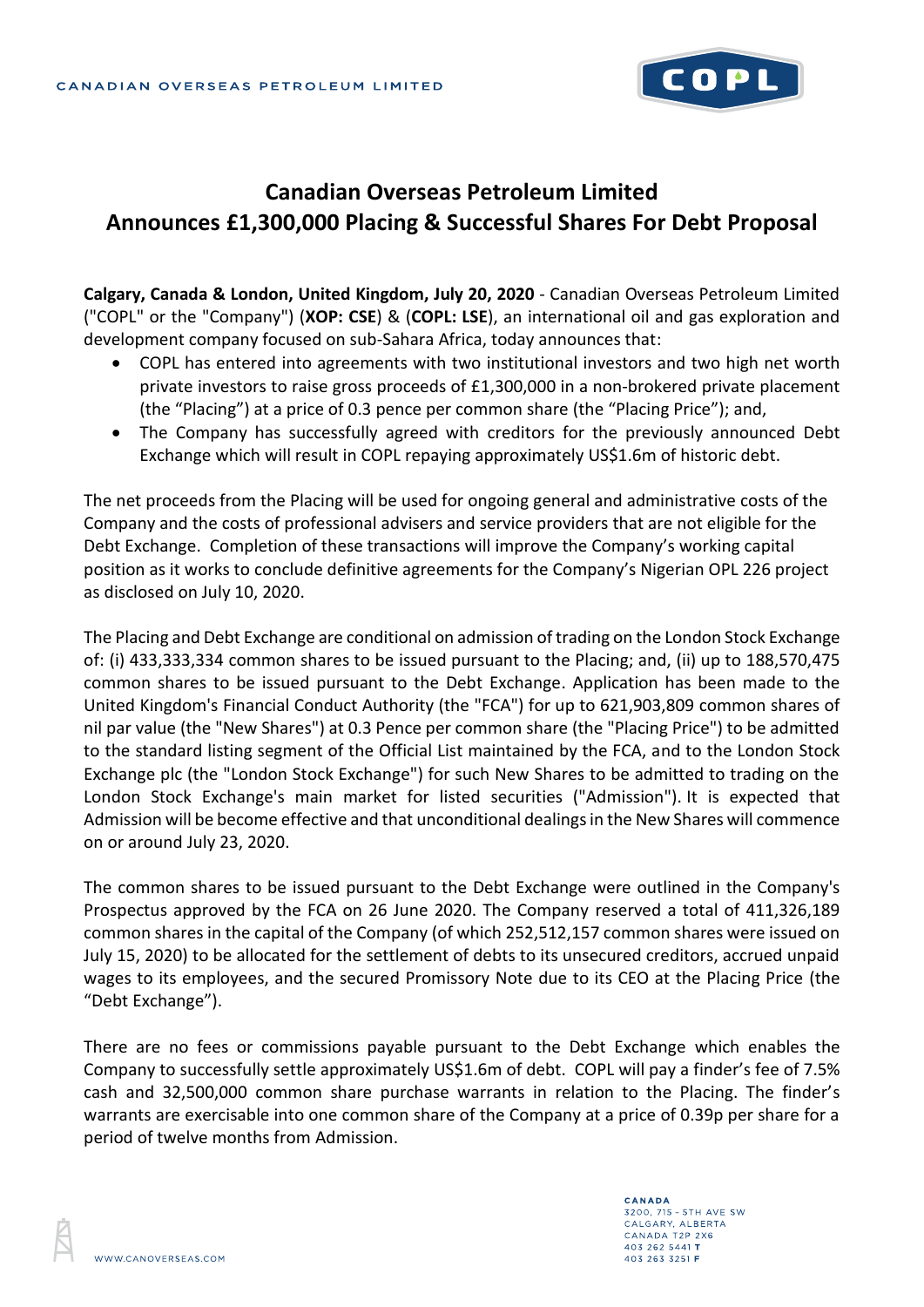

The Prospectus approved by the FCA on June 26, 2020, can be viewed under the Company's name at [www.sedar.com](http://www.sedar.com/) or on the Company's website at [www.canoverseas.com.](http://www.canoverseas.com/) The Debt Exchange shares to be issued that were not cleared under the prospectus will be issued pursuant to the public offer exemption set out in PRR 1.2.3 Article 1(4)(b) and the Regulated Market Exemption set out in PRR 1.2.4 Article 1(5)(h).

Directors and Executives of the Company that have received New Shares pursuant to the Debt Exchange are detailed in the table below:

| <b>Name</b>  | <b>Shares Acquired via Debt</b><br>Exchange | <b>Common Shares Owned</b><br><b>Following Admission</b> |
|--------------|---------------------------------------------|----------------------------------------------------------|
|              |                                             |                                                          |
| Ryan Gaffney | 24,791,667                                  | 24,791,667                                               |

Pursuant to the Debt Exchange, and as described in the Prospectus dated 26 June 2020, Mr. Millholland also has the option to convert a further CAD\$200,000 owed to him pursuant to Promissory Note into common shares of the Company at the Placing Price of 0.3p per share until December 31, 2020.

**Arthur Millholland, President and CEO, commented**: "We are pleased with the outcome of this Placing and these new shareholders who are well known investors in the Oil and Gas E&P space, some of whom I have known more than 20 years. Following the Placing, Debt Exchange, and our recently announced financings, the Company is on firmer financial footing going forward. We continue to work with Essar to complete the legal documentation required to effect the OPL226 transaction as outlined in the agreement in principal announced in June 2020, and we anticipate concluding that documentation shortly. We thank our new shareholders for their support and confidence in the COPL Executive Team. The participants in the Debt Exchange are largely long-term employees and long-standing advisers and service providers to COPL."

**Ryan Gaffney, CFO, added**: "The Placing has been arranged with high net worth and institutional investors that have good and long standing relationships with the COPL Executive Team. The Placing provides COPL with new financing and working capital that will allow us to progress our efforts on OPL226 and to evaluate new opportunities in line with COPL's strategy. The completion of the Debt Exchange has the same effect as raising new financing at a very low cost. COPL will emerge with an improved balance sheet now that it has eliminated these payables and, with new shareholders that we believe will be supportive as we grow."

## **About the Company:**

The Company is actively pursuing opportunities in Nigeria and sub-Saharan Africa in partnership with Shoreline Energy International Limited ("Shoreline") as part of its strategy to generate stable cash flow from secure offshore and onshore assets. The Company and Shoreline, through their jointly held affiliated company Shoreline Canadian Overseas Petroleum Development Corporation ("ShoreCan"), currently hold 80% of the share capital and have taken over the management of Essar Exploration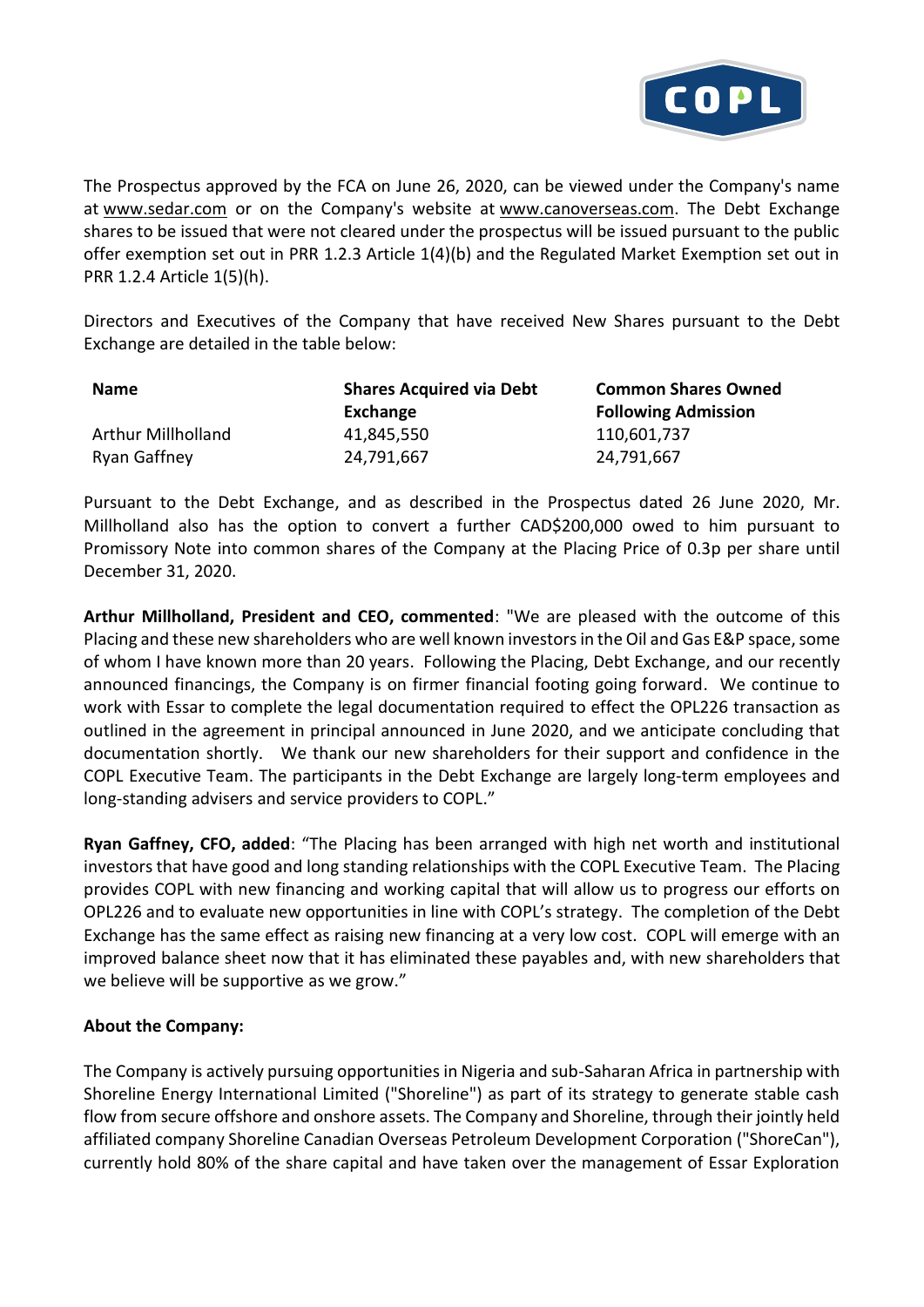

and Production Limited (Nigeria) ("Nigerian Affiliate" or the "Affiliate"). On June 4, 2020 the Company announced that the shareholders of the Nigerian Affiliate had reached an agreement in principle to resolve their disputes. Completion of the agreement is ongoing and when completed ShoreCan's shareholding in the Affiliate will change in accordance to the terms outlined in the Press Release. The Affiliate holds an attractive oil appraisal and development project in shallow to mid-water offshore Nigeria on its 100% holding in OPL 226. In other ventures, ShoreCan has been indicatively awarded an exploration license onshore Mozambique in the 5th Licensing Round adjacent to the producing Pande-Temane Gas and light oil field complex.

## **For further information, please contact:**

Mr. Arthur Millholland, President & CEO Canadian Overseas Petroleum Limited Tel: + 1 (403) 262 5441

Cathy Hume CHF Investor Relations Tel: +1 (416) 868 1079 ext. 231 Email: cathy@chfir.com

Charles Goodwin / Joe Burgess Yellow Jersey PR Limited Tel: +44 (0) 20 3004 9512 Email: copl@yellowjerseypr.com

Damon Heath Shard Capital Partners LLP Tel: +44 (0) 20 7186 9952

The Common Shares are listed under the symbol "**XOP**" on the CSE and under the symbol "**COPL**" on the London Stock Exchange.

This news release contains forward-looking statements. The use of any of the words "initial, "scheduled", "can", "will", "prior to", "estimate", "anticipate", "believe", "should", "forecast", "future", "continue", "may", "expect", and similar expressions are intended to identify forwardlooking statements. The forward-looking statements contained herein are based on certain key expectations and assumptions made by the Company, including, but not limited to, the ability to raise the necessary funding for continued operations, delays or changes in plans with respect to exploration or development projects or capital expenditures. Although the Company believes that the expectations and assumptions on which the forward-looking statements are based are reasonable, undue reliance should not be placed on the forward-looking statements since the Company can give no assurance that they will prove to be correct since forward-looking statements address future events and conditions, by their very nature they involve inherent risks and